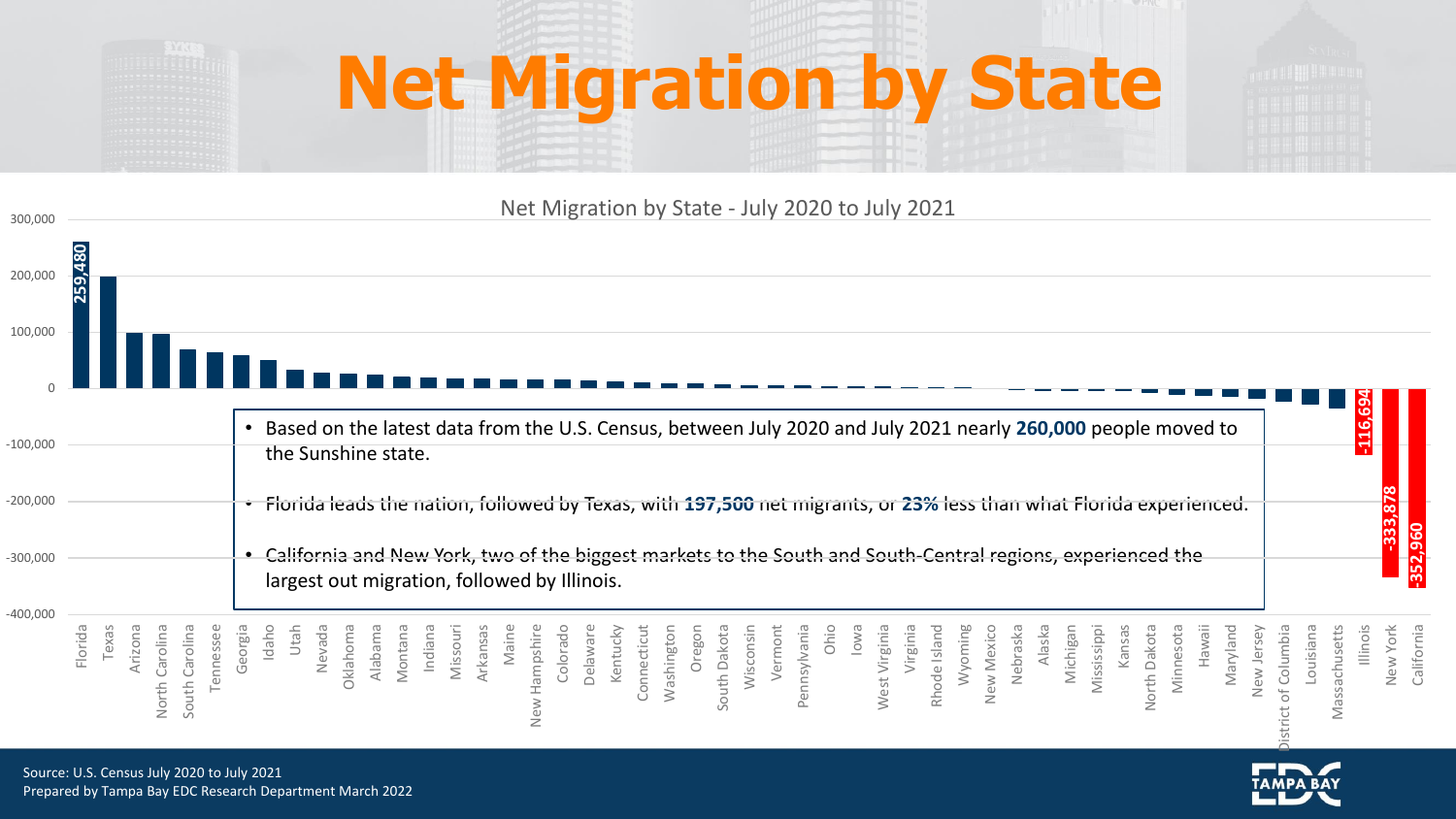# **Reason For Migration Change by State**



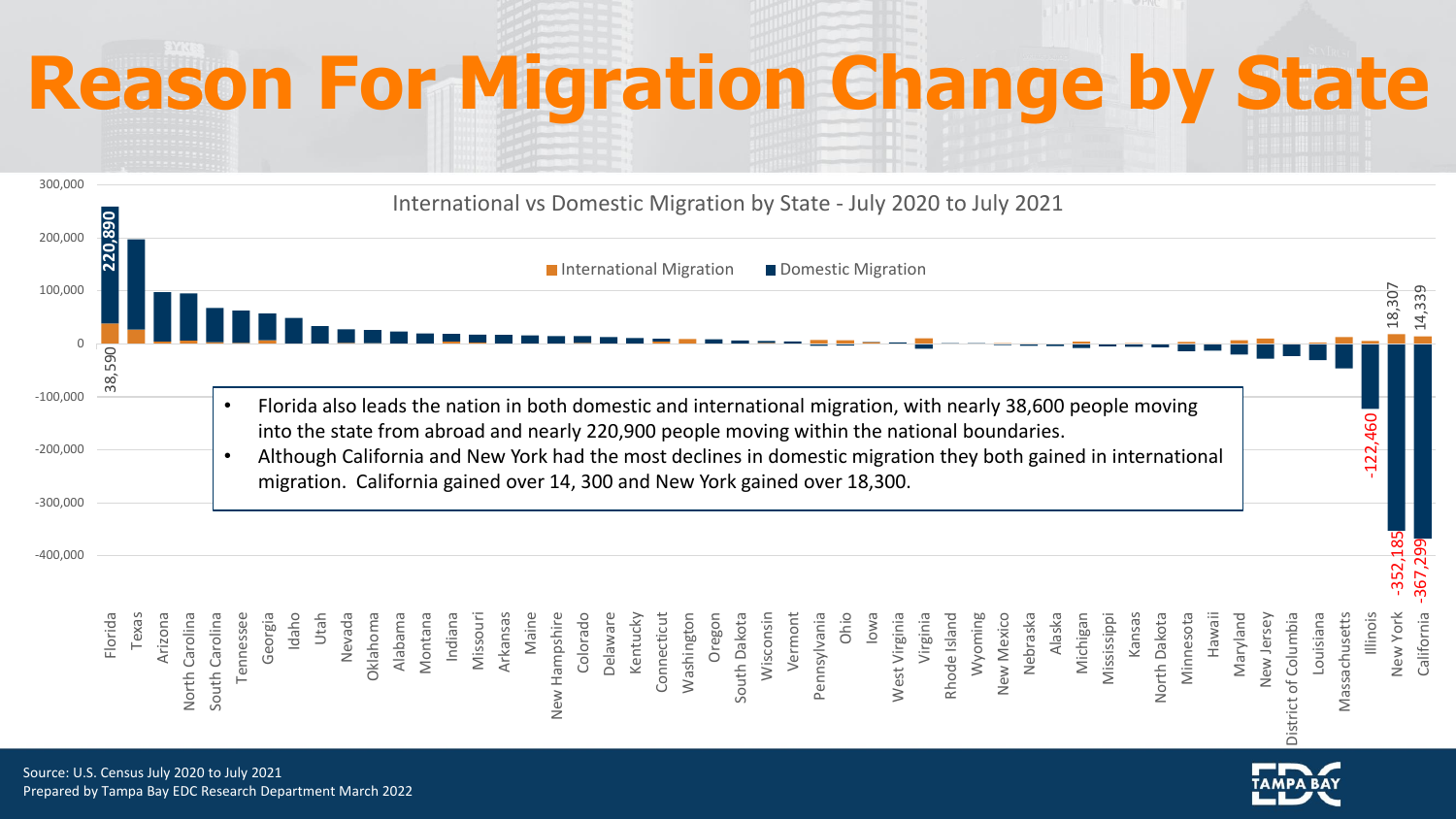#### **Top 20 States With the Most Number of Residents Moving In Per Day**

People Moving Per Day



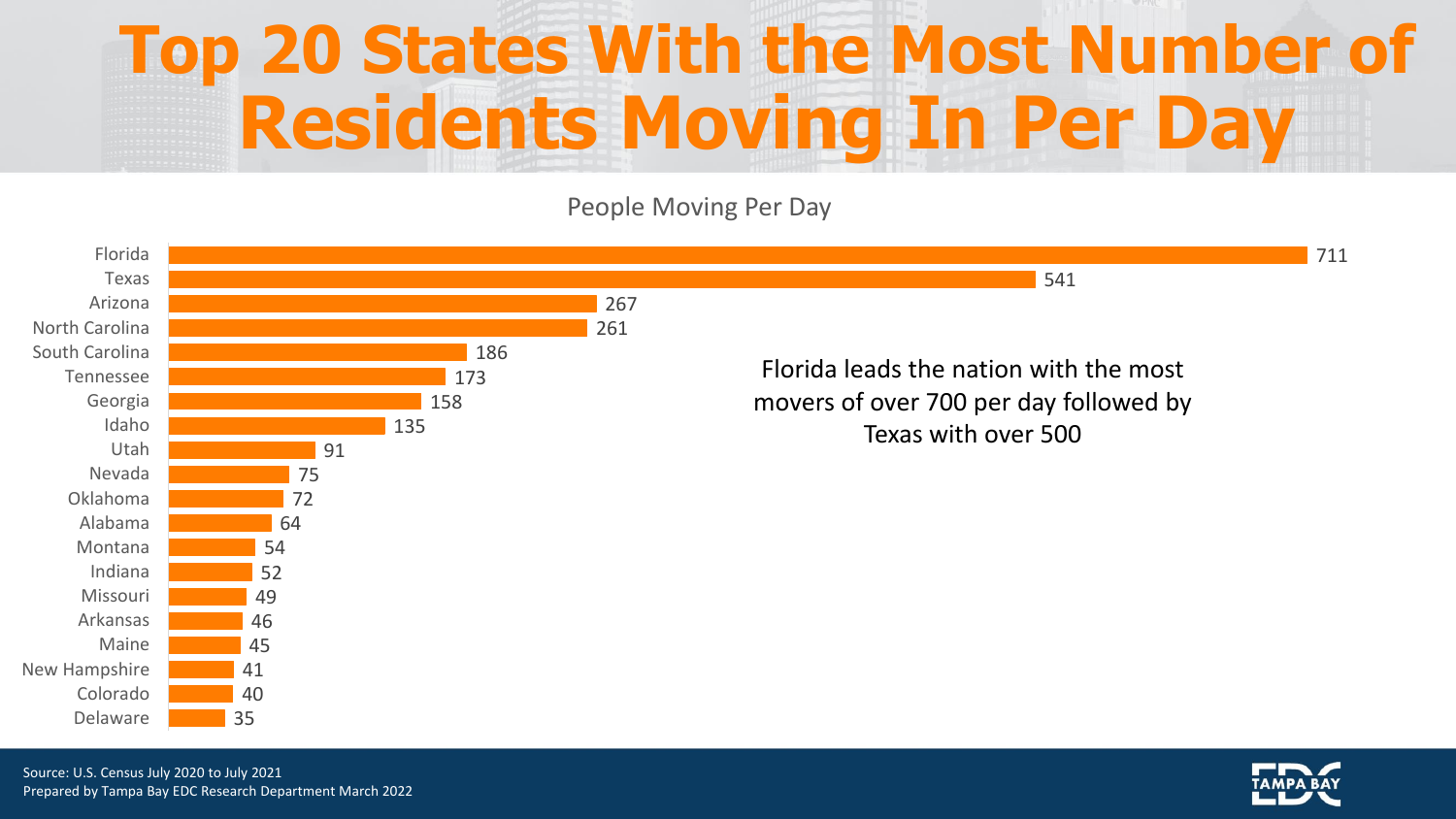#### **Bottom 20 States With Largest Number of Residents Moving Out Per Day**

Number of Residents Moving Out Per Day



Source: U.S. Census July 2020 to July 2021 Prepared by Tampa Bay EDC Research Department March 2022